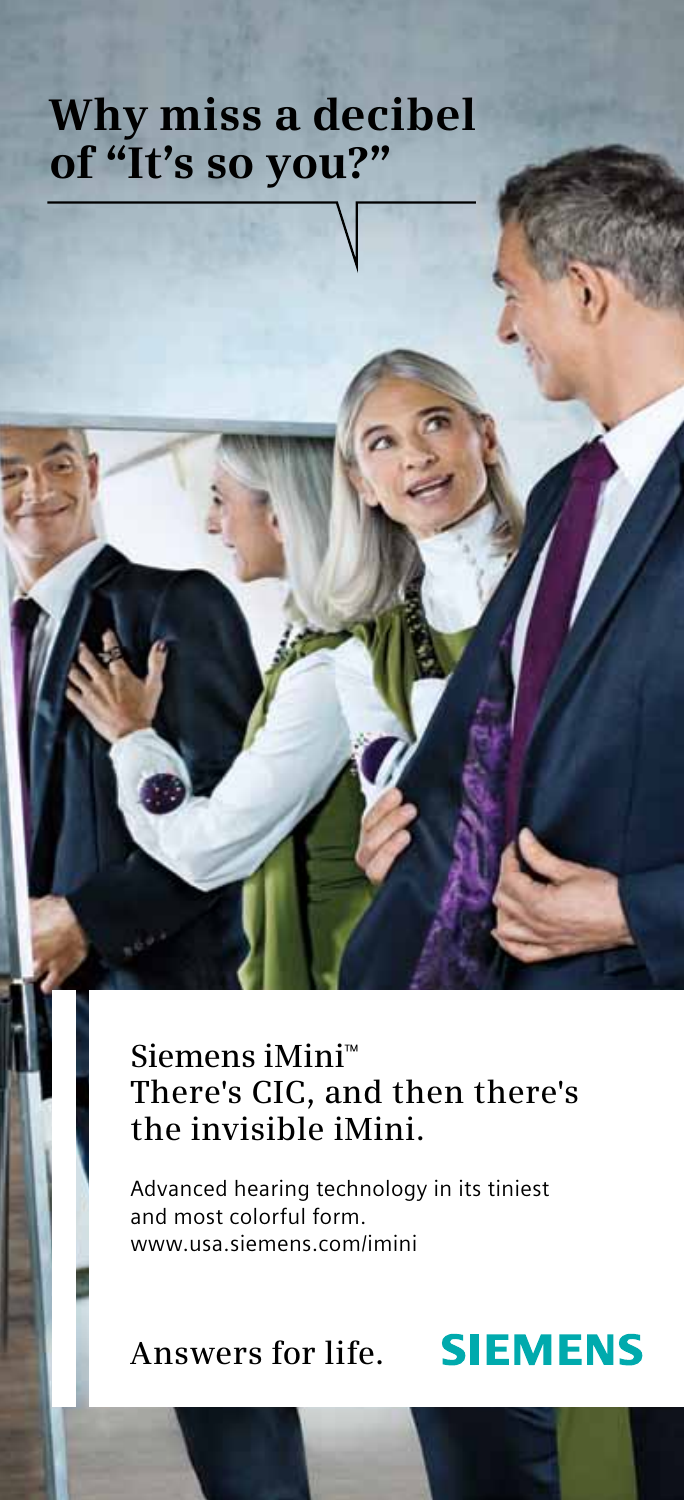

## For your ears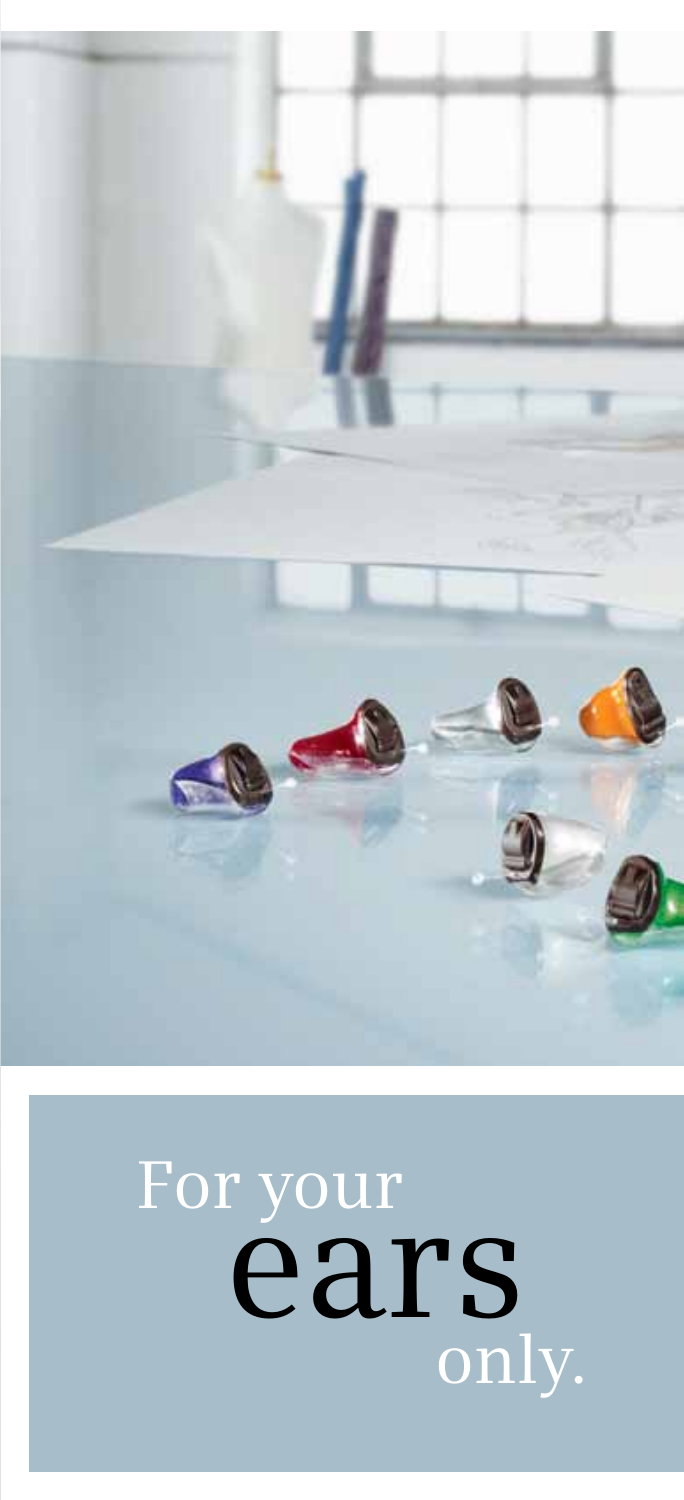

technology to help you hear your best. **iMini – it's** designer fashion for the ears.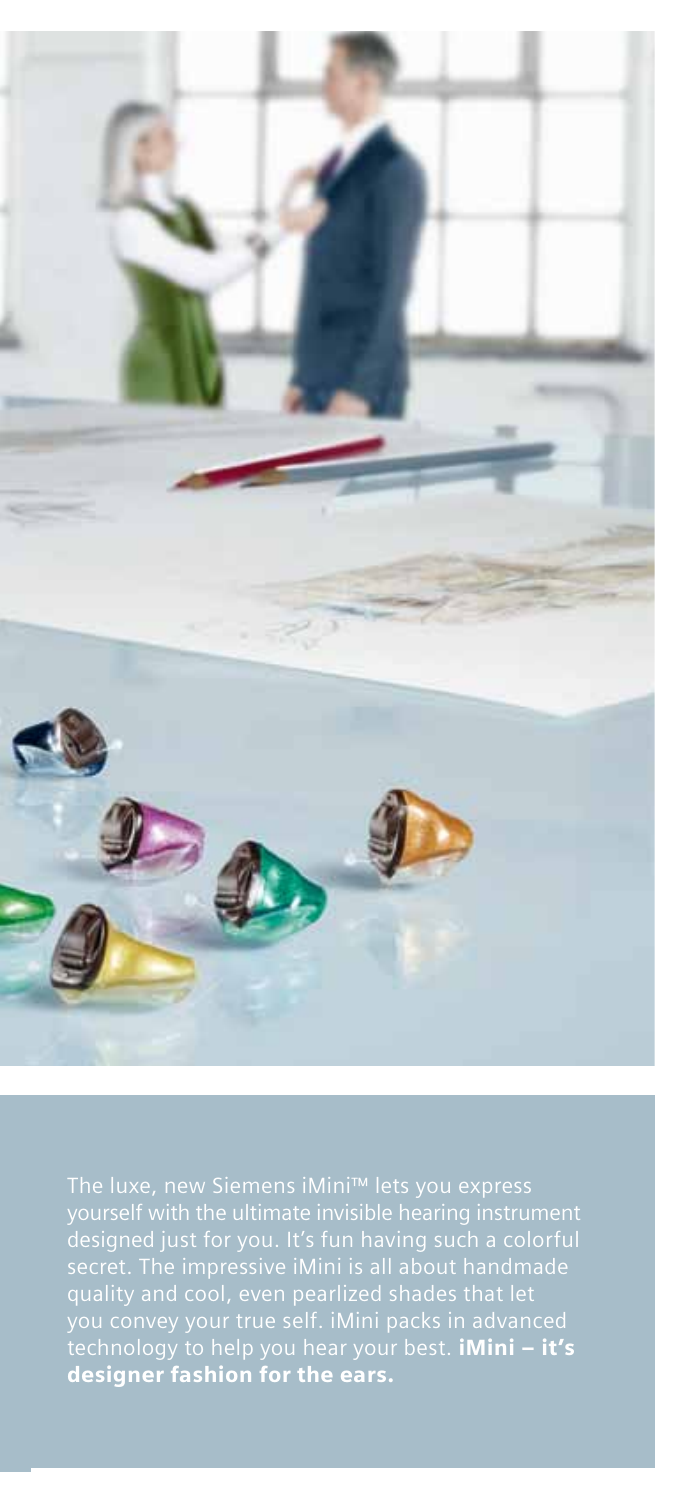

## **Out of sight.**

**Engineered to be incredibly small, iMini is prestige craftsmanship in miniature. It's a feat of uncompromising precision that stays unseen.**

Every instrument is individually crafted to please. Every time. iMini is the newest, smallest Siemens Custom instrument for people who believe hearing aids should be heard and not seen.

Fitting snugly and inconspicuously in the ear canal with no external components, you'll forget iMini is even there. It's that comfortable. With feedbackfree sound, it's the totally discreet way to not miss a decibel of the next compliment headed your way.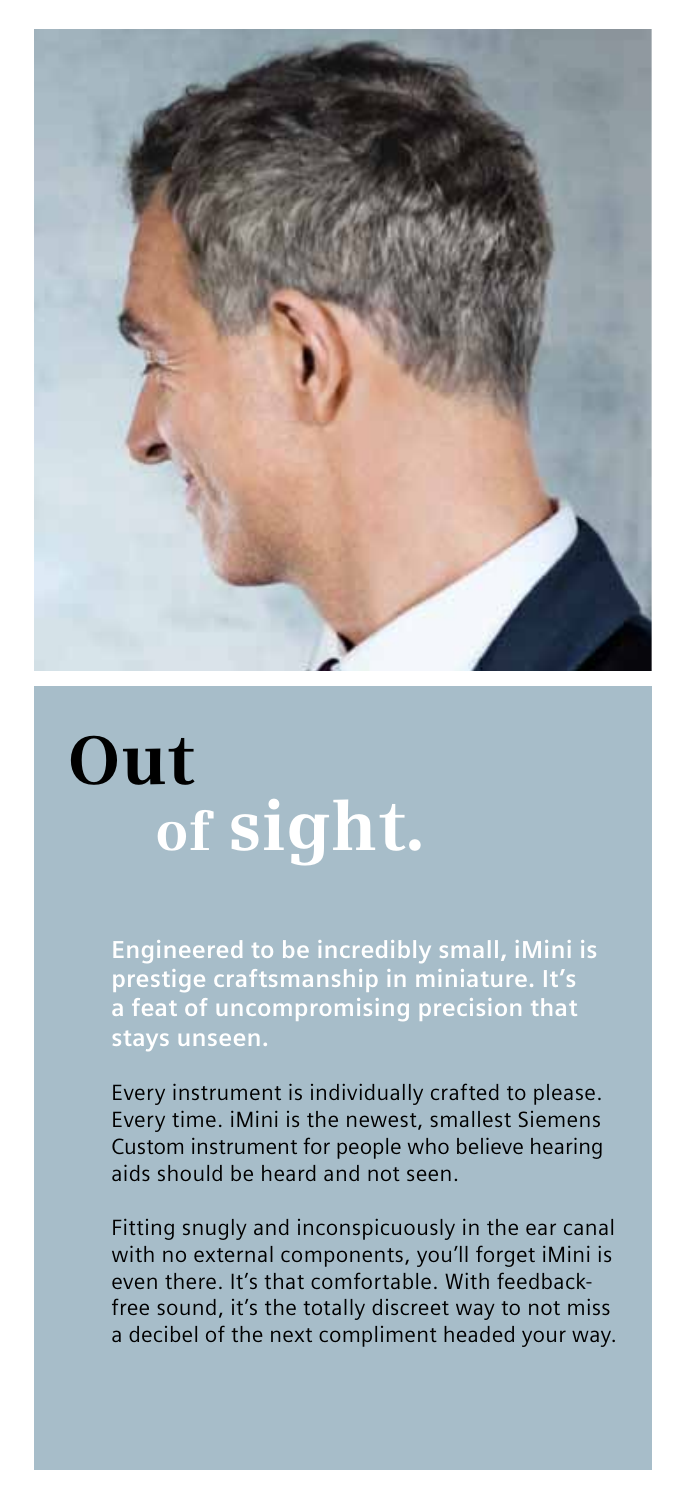

## **Made to measure.**

**Your iMini is as unique as you are. From initial consultation to fine tuning and finishing, you're completely involved in the creation of your iMini hearing aids.**

Craftmanship is the hallmark of all luxury products. And iMini is no different. Handcrafted iMini is where excellent technology meets art. Down to the last detail.

Each distinctive, polished iMini is a masterpiece with miniature, precision-engineered components. And every individual hearing aid comes with a certificate signed by the artist who built it, a reflection of Siemens workmanship, skill, and pride.

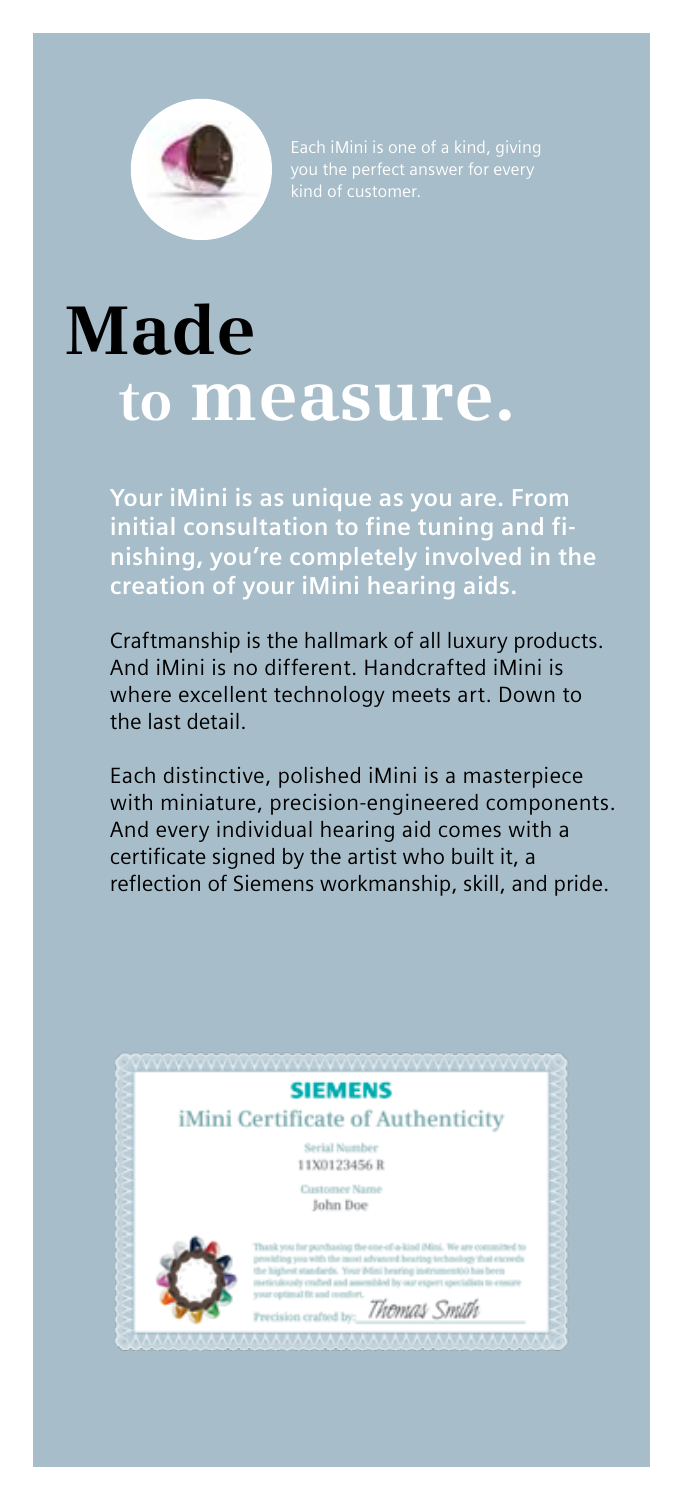## **Tiny in size. Big in sound. iMini.**



To make sure iMini stays confidential, it's equipped with FeedbackStopper™, which stops feedback better than any other system on the market. FeedbackStopper acts within milliseconds to prevent annoying whistling or feedback before it starts.

iMini's SoundSmoothing® suppresses sudden, disturbing noise such as breaking glass or dishes clanking together. And iMini's Speech and Noise Management automatically reduces background noise while isolating and enhancing speech you need to hear.

### **Devoted to precision.**

iMini's miniature components are optimally positioned with the help of computer-aided design. Next, iMini is meticulously assembled, shaped, and finished by hand.



- **1**
- **2**
- **3** The final polish ensures that *iMini is smooth to the touch and*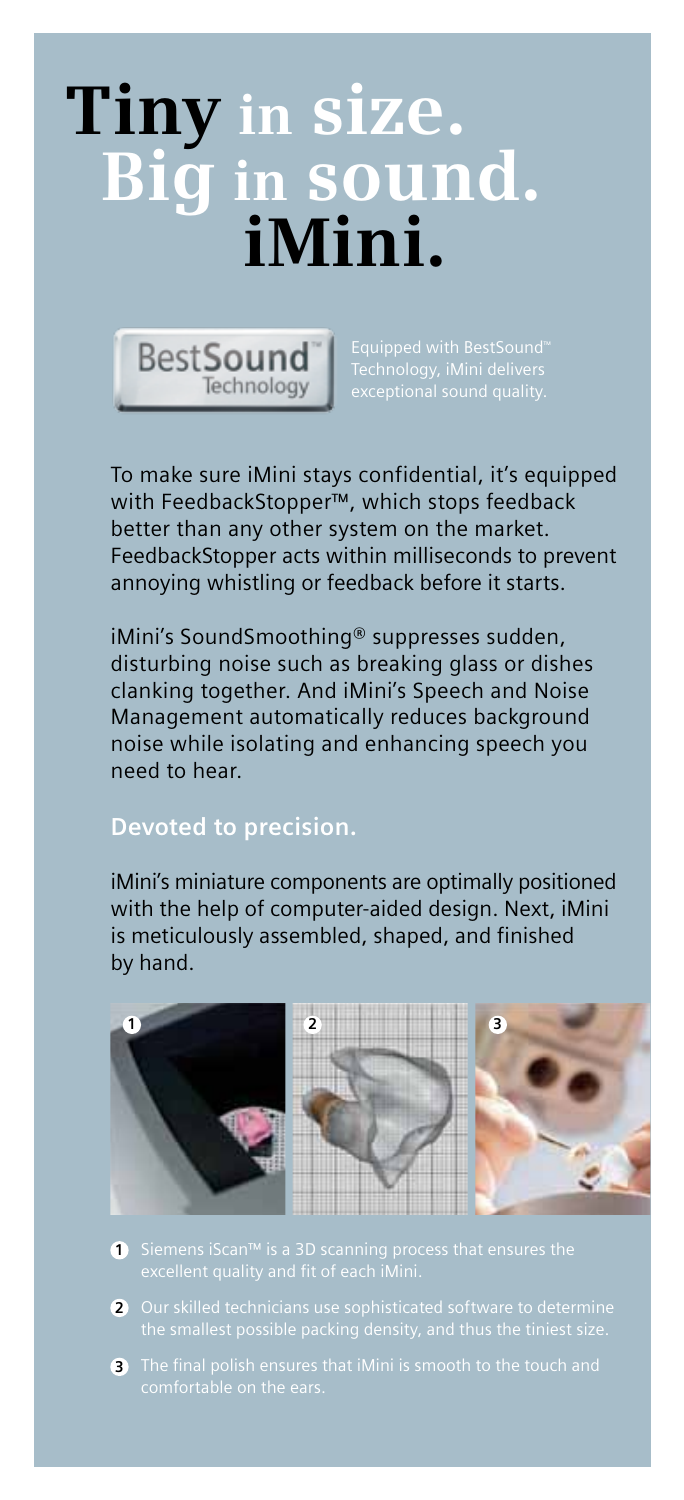# **Colorfully ingenious.**

With 12 color choices, create a customized iMini that's all your own. Make a statement with a special jewel tone that reflects who you are. If you love winter, you might choose Shimmering Pearl. Or maybe you'll choose Irish Emerald for luck. Choose a color that makes you feel good because that's what iMini is all about.